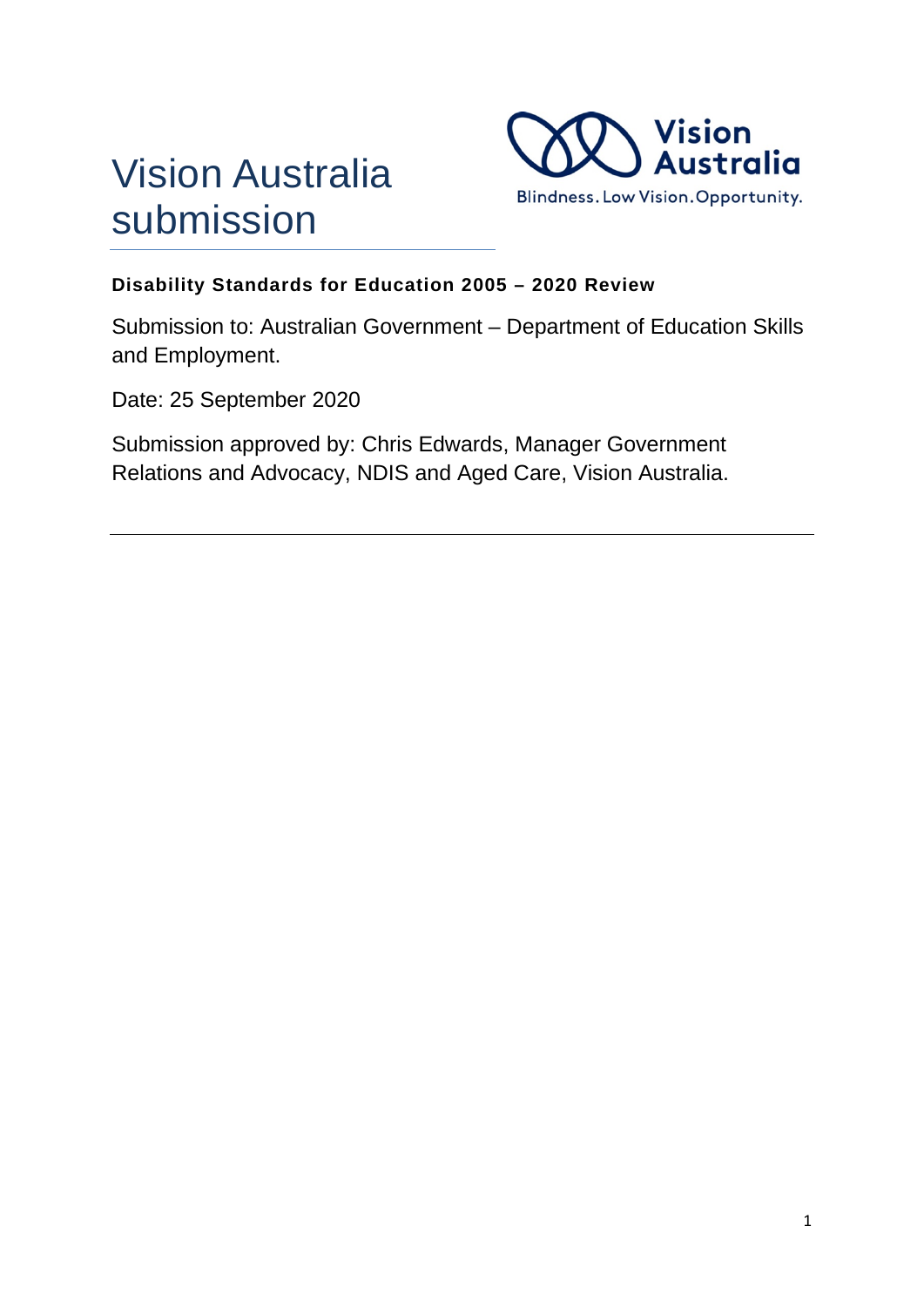# Introduction

Vision Australia welcomes the opportunity to respond to the 2020 Review of the Disability Standards for Education 2005 ('the Standards').

Vision Australia provides services to more than 26,000 people who are blind or have low vision every year. We work in partnership with Australians who are blind or have low vision to help them achieve the possibilities they choose in life.

Vision Australia works closely with families of children who are blind or have low vision to ensure they are empowered to achieve the greatest levels of independence, participation and development. We provide early childhood and children's services to those aged 0-18 years, including occupational therapy, speech therapy, adaptive technology advice and training and orientation and mobility training.

Vision Australia provided responses to both the 2010 and 2015 review of the Standards. Our response to this consultation is focused around experiences of school aged students, aged 5-18.

To inform our response to this consultation and to gain a deeper understanding of the real issues that face by students who are blind or have low vision, we conducted a survey.

We asked for feedback from parents and students of issues raised in the consultation paper. We sent the survey to Vision Australia clients across the country using a variety of communication channels.

We received 87 responses to the survey. We were pleased to receive this level of response given the many competing challenges and stresses people are currently dealing with.

The responses detailed the struggles that continue to face school-aged students who are blind or have low vision.

Common themes emerged involving areas of particular difficulty, these included:

- Inadequate assistance transitioning into school and as a child progress through different levels of schooling;
- Apprehension around making complaints;
- Lack of frequency and consistency in supports provided to enable equitable participation in education; and
- Lack of knowledge and general awareness of the Standards/feeling they are unclear.

We also conducted a webinar for parents and students regarding the review of the Disability Standards for Education to receive further feedback to what is working and what isn't, and hear firsthand experiences.

We will provide responses for the 'questions for students and families' outlined in the discussion paper.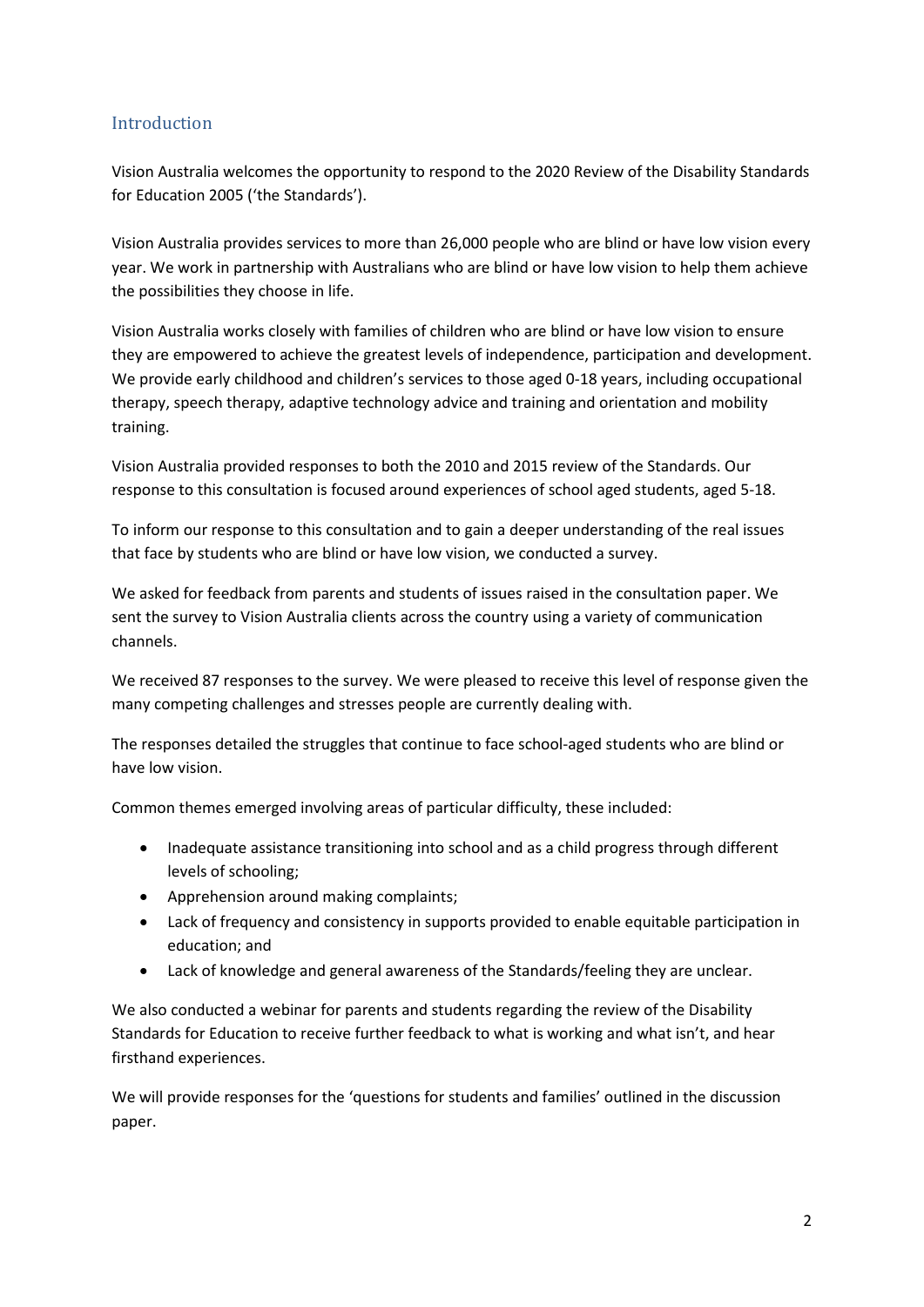## Background

Education is a fundamental human right of all people. Article 24 of the Convention on the Rights of Persons with Disabilities (UNCRPD) recognises the rights of persons with disabilities to be able to access education without discrimination and on the basis of equal opportunities across all levels.

Education empowers people who are blind or have low vision with opportunity and choice, to be able to live the life they choose. We know there is a strong relationship between school education, leading to tertiary education and subsequently resulting in meaningful employment. In 2018, in collaboration with the CNIB Foundation (Canada), Vision Australia conducted research that revealed only 24 percent of Australian adults who are blind or have low vision are in fulltime employment. We must ensure that children are afforded equitable education from when they first commence schooling, so they are placed in the best position possible to go onto further study, and gain employment. Without inventions from an early age, children who are blind or have low vision experience difficulty transitioning into employment.

Early intervention methods in schooling are the building blocks to learning and formal education for children who are blind or have low vision. These early intervention methods include support from early childhood educators, paediatric occupational therapists, orientation and mobility specialists, physiotherapists and speech pathologists, in addition to information, accessible resources and support for families.

We know that there is little consistency in the supports and services, which children are receiving, with it heavily varying from school to school and between educators. Supports and assistance need to be uniform across all schools, to ensure all children who are blind or have low vision are receiving the best possible education they can. Where a child lives, and what school they attend or who they have as their teacher should not dictate whether they receive an equitable education.

The advocacy for a child who is blind or has low vision to receive equity in education often seems to fall to the parents. While this is not necessarily problematic for families who are confident in advocating for their child and have a solid understanding of the Standards, it cannot be assumed that all families are confident advocates. Without adequate knowledge of the Standards, parents simply do not know what they can reasonably expect, what is required of schools and what supports/assistance their child is entitled to. This often results in a child not being adequately supported.

It is important to note that the challenges experienced by children who are blind or have low vision, greatly differ from child to child. There is no one size fits all solution. A coordinated, multidisciplinary and focused approach is required, addressing the individual needs of children and implementing strategies and supports to ensure they are empowered to get the most out of their education.

While we welcome reviews such as this, to have any sort of meaningful outcomes around inclusive education for students with disability, we need fundamental change, around attitudes, awareness and inclusion. Simply bolting on accessibility adjustments, to system that is inaccessible at its core, will have little long lasting or significant impact. The Standards alone will have a limited effect on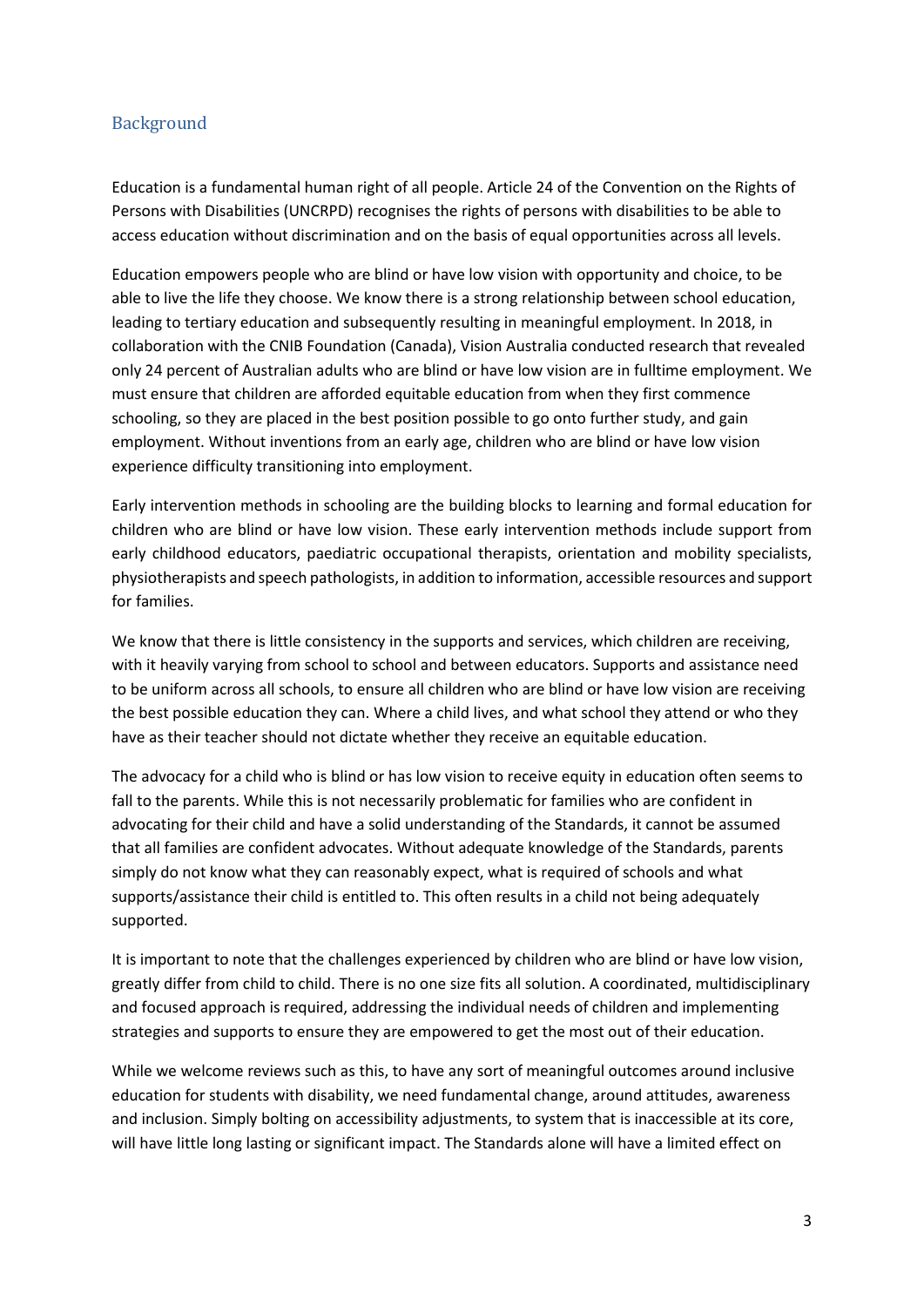creating an inclusive system, the philosophy of inclusivity needs to be embedded within the education system, and championed at all levels.

# The Disability Standards for Education

The Standards are in place to ensure that students with disabilities are able to access and participate in education on the same basis as other students. They impose obligations on education providers to ensure reasonable adjustments for students with disability to ensure they can properly partake in education.

From the survey and anecdotal evidence we have heard from parents and service providers, there is not enough awareness of the Standards. Further, due to a lack of clarity and understanding, they are often applied inconsistently or in some instances, not applied at all.

#### Knowledge, awareness and clarity

It is arguably impossible for the Standards to fulfil their purpose if there is not broad awareness of them amongst students, parents and educators. Without awareness amongst students and parents of the Standards, they do not know what they can expect and what they can ask for in terms of supports. Similarly, if educators do not have a full and clear understanding of the Standards, it cannot be expected that they would be able to properly fulfil their obligations under them.

The survey results revealed that 60 percent of respondents were aware of the Standards, however only 28 percent were aware of them prior to enrolment, with 60 percent finding out about them at some point after their child had been enrolled and commenced schooling. Undoubtedly, it would be far more beneficial for parents to know about the Standards prior to enrolment, so they can have a full understanding of what their child's rights are.

There is also issues around the clarity of the Standards, with 45 percent saying that they are not clear, and are difficult to understand. One commonly raised example is the ambiguity of the "reasonable adjustments" term used and the confusion that often raises.

40 percent of respondents had absolutely no awareness of the Standards. As has been mentioned, if parents are not aware of the Standards, they are not able to use them as a tool to advocate for their child. They will not know what they can reasonably expect from schools, and what supports and assistance their child is entitled to.

Further, we have heard through both parents and service providers that they frequently have to mention the Standards to schools and highlight what their obligations under them are, with schools often being quite surprised. New South Wales can be looked to as an example of best practice regarding raising awareness for the Standards amongst educators. As part of the NSW Department of Education Disability Strategy 2020, they have created a package of accredited e-learning lessons on the Disability Discrimination Act 1992, with a focus on the Standards. These lessons have been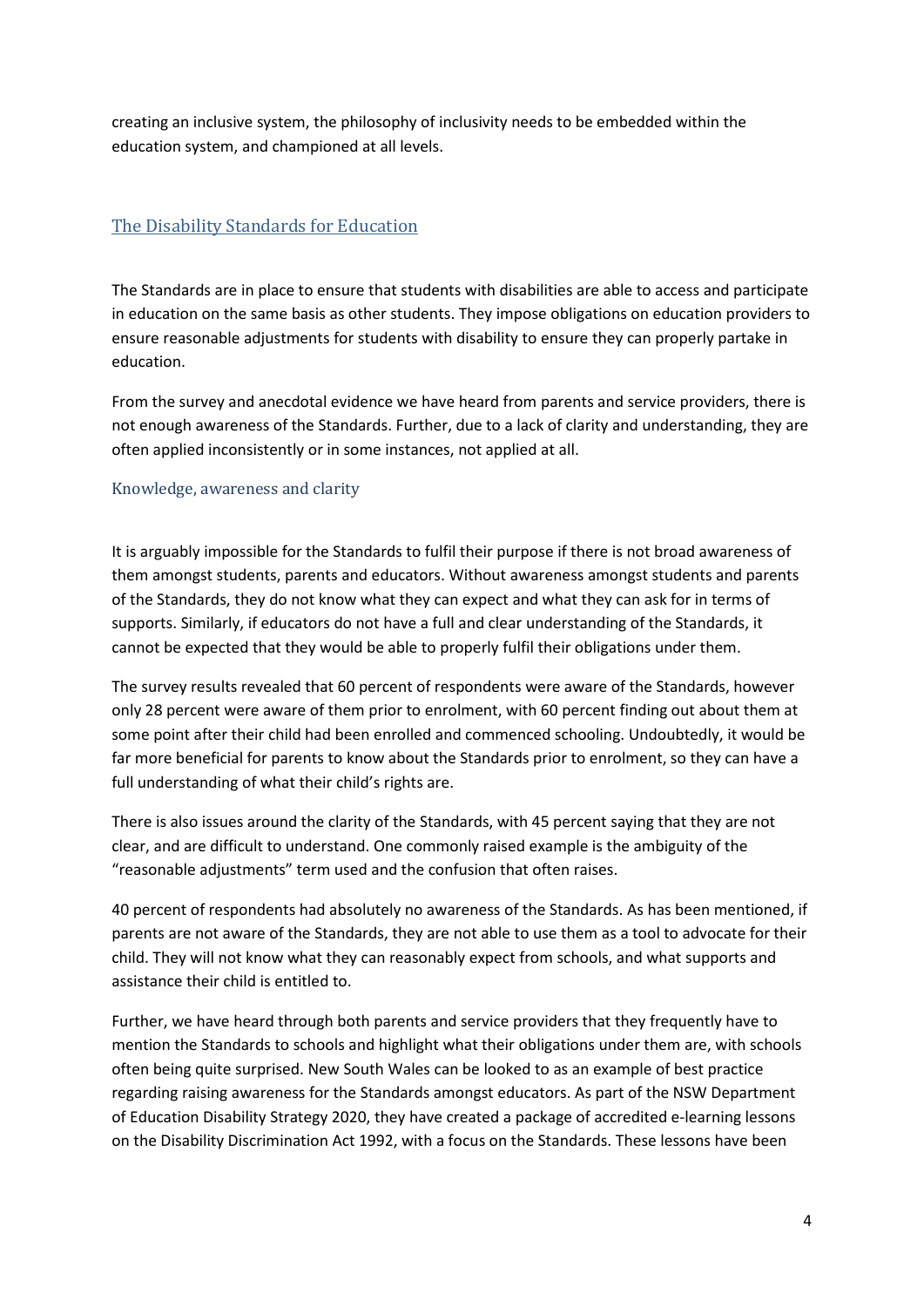made compulsory school principals and school executive staff. This is an excellent step towards increasing awareness of the Standards and rights and obligations under them.

In 2015 we raised the issue of educators and providers being aware of and frequently applying the *"unjustifiable hardship on education provider"* exception within the Standards and taking advantage of ambiguous language, like *"reasonable adjustments"*. This is unfortunately something that is still occurring frequently. These have become commonly used loopholes for education providers to make excuses for their shortcomings and avoid providing adjustments to students with disabilities. However, the veracity of such hardship claims can only be tested in the courts, which relies on families making a formal complaint under the DDA with the AHRC. We will discuss the issues around this complaints process later in the submission.

#### **Effectiveness**

Through both survey results and anecdotal reports we have heard, many parents do not feel as though the Standards are an effective instrument in ensuring their child is able to participate in education on the same basis as other students. The Standards do not appear to have made a significant impact 'on the ground' in terms of promoting inclusivity within schools for students with disabilities.

Only 6 percent of respondents said the standards are effective at ensuring equitable participation in education for their child. This is likely due to both the lack of awareness of the Standards amongst educators and education institutions, as well as a lack of clarity around the Standards, leading to difficulty understanding and implementing them.

We also hear regular reports of poor attitudes towards inclusion for children with disabilities within schools and amongst educators. A positive attitude towards inclusion is essential to ensuring students with disabilities receive equity in their education. We heard from one family of a child who has low vision, and has had a very inclusive and supportive experience at school, that the principle of the school at the first meeting said to them:

#### *"The school will learn more from him, then he will learn from us".*

This is the kind of attitude needed, if fundamental change within the education system is going to be achieved.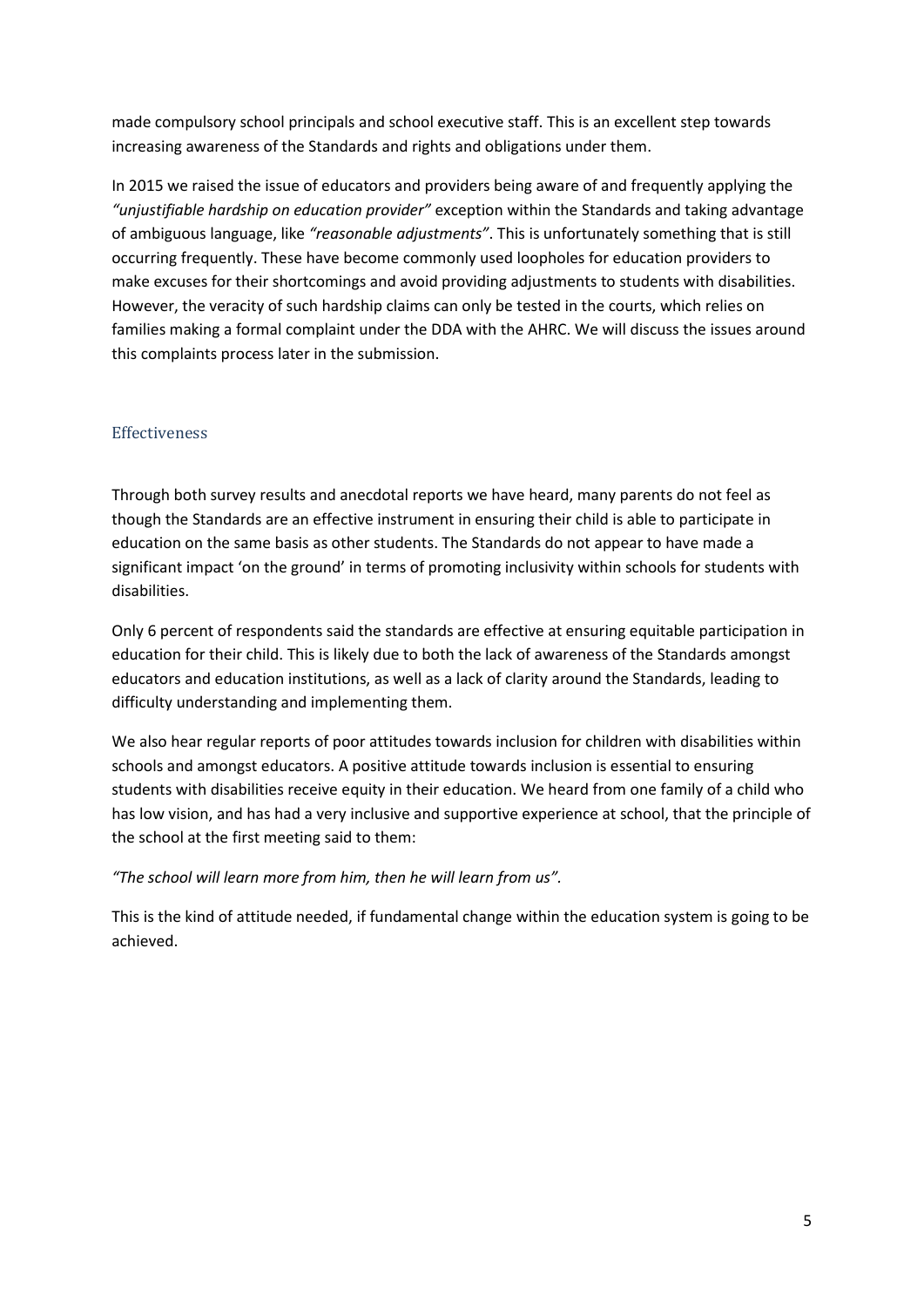Enrolment and access: What has been your experience when accessing education? What was the process like to enrol in school or other education and were you happy with the outcome?

Enrolment is often the first barrier that many students with disabilities face when interacting with the education system.

We have heard anecdotal evidence from parents of children who are blind or have low vision, that the sheer process of enrolling their child can take up to a year of planning.

*"It took a full year for me to coordinate my sons, who has low vision, enrolment in school. This included organising countless documents, specialist's appointments and meetings with the school. I had to take time out of my career to ensure he was going to be enrolled properly and provided the rights supports once he started school. For my daughter who is sighted, I simply downloaded the enrolment form, filled it out, and sent it in."* 

Further, we know that some schools are simply refusing enrolment to children who are blind or have low vision, claiming that they do not have the capacity to provide adequate resources, infrastructure or supports. This ties back into the issue of poor attitudes towards inclusion.

Participation: Has your education provider/s made reasonable adjustments to ensure you or your child can participate in education? This includes participating in courses and programs, the curriculum, and using facilities. How did your education provider consult with you? Were you happy with the outcome?

We know that for many children who are blind or have low vision, reasonable adjustments are not being made to ensure they are empowered to access education on the same basis as other students. There is a common theme of parents or the child themselves, having to advocate continually to ensure they are provided with the correct supports and adjustments to enable them to meaningfully participate.

#### Provision of education materials in preferred format

Students who are blind or have low vision need to have education materials provided to them in their preferred format for them to be able to participate in education. Preferred formats include things such as braille, large print, electronic text, real objects and tactile maps.

Worryingly, only 50 percent of respondents said that their/their child's school is providing learning material in their preferred format all the time. Children who are blind or have low vision who are not provided learning materials in their preferred format are simply not able to adequately participate in education.

Further, there is no consistency in education materials being provided in an accessible format, with it often depending on the school or the educators themselves.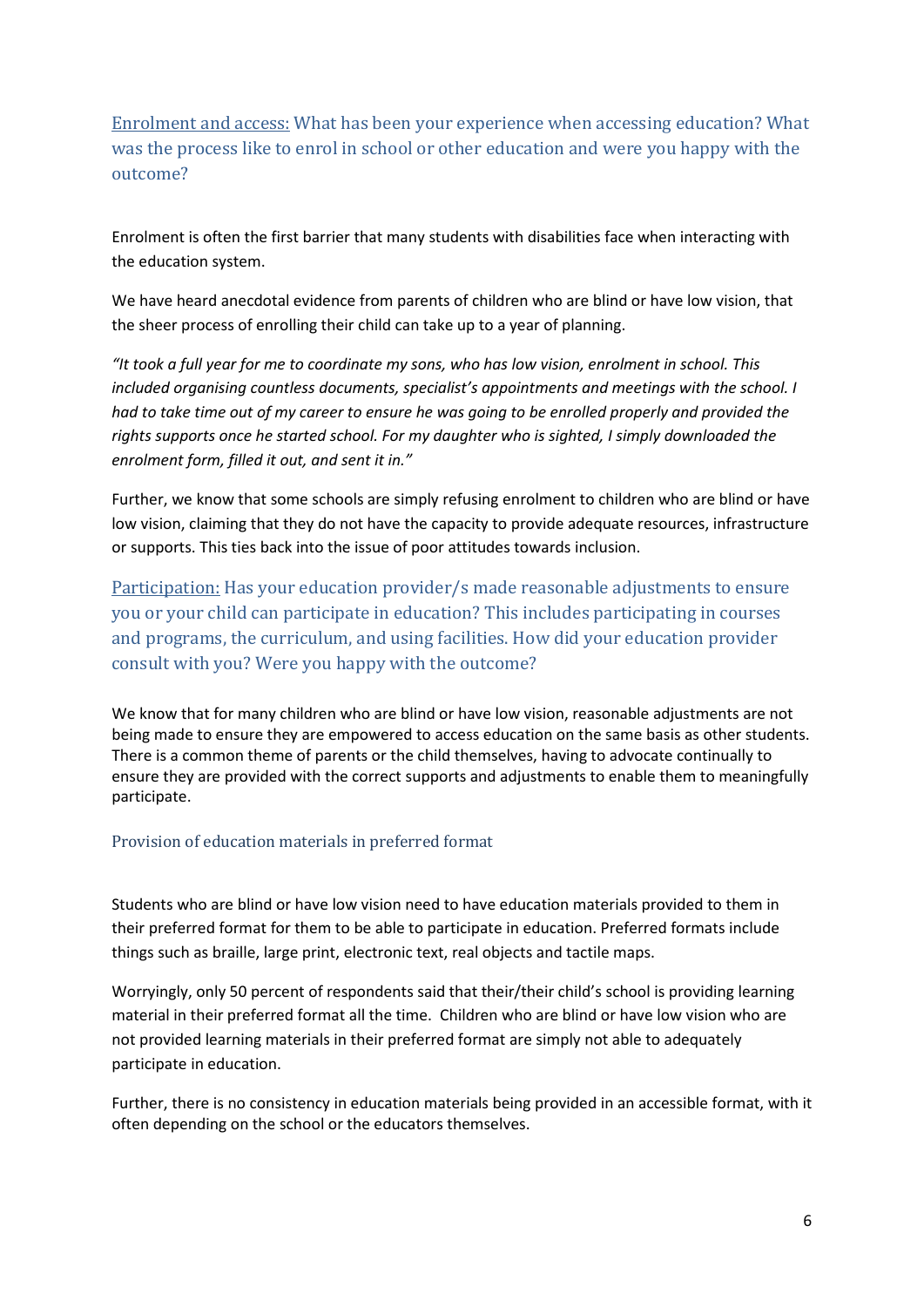*"There are some teachers who 'get it' and go out of their way to provide accessible work and there are others who just leave it up to my child to convert it into a form that is accessible. The school has been good when they are aware of what is required when pointed out by family or itinerant teachers but no effort to educate themselves, frequently the school and teachers lapse back into old habits."* 

### And;

*"In general it is not on the schools radar to ensure they are providing the material in a format my child can access. I feel like when he brings work home I always have to adjust it to suit him. I hope he is coping at school but I am uncertain and he doesn't advocate for himself as yet".* 

We have heard anecdotal feedback of situations where teachers are not providing students with the lesson materials in their preferred format, and rather this becoming a responsibility of the child. We have even heard of students showing up to sit important exams (NAPLAN and Year 12) only to provided with an inaccessible exam.

*"Exam papers were not enlarged at the start of the exam, which caused significant angst for my son. He was allowed to sit the exam the next day, but was very annoyed".* 

## And;

*"My child missed out on doing her year 9 NAPLAN as the test wasn't provided to her in a format she could read".* 

Simple adjustments, such as enlarged text, should not be something that parents and students have to fight for.

## The built environment

Without adjustments to the school environment and support from orientation and mobility specialists, students cannot find their way around the learning environment independently and on the same basis as their sighted peers. Reasonable adjustments to the built environment include things such as tactile signs, ramps and blinds for windows to reduce glare.

Further, for students who have low vision, increasing contrast between an object such as a poll or curb, and its background, will generally make the object more visible. This can be done by way of 'contrast lines', where objects are painted in a certain colour, often yellow, to help them stand out. A low cost adjustment such as painting contrast lines on objects can enable them to navigate around school completely independently.

37 percent of parents have said that their child's school is only partially making adjustments to the built environment, while 16 percent have said the school has made no adjustments.

Modifications allow students who are blind or have low vision to independently navigate around school and assist in ensuring they can actively participate both in learning, but also in social participation. Not only are modifications within schools important to assist with independence, but they are also needed to ensure safety of students who are blind or have low vision.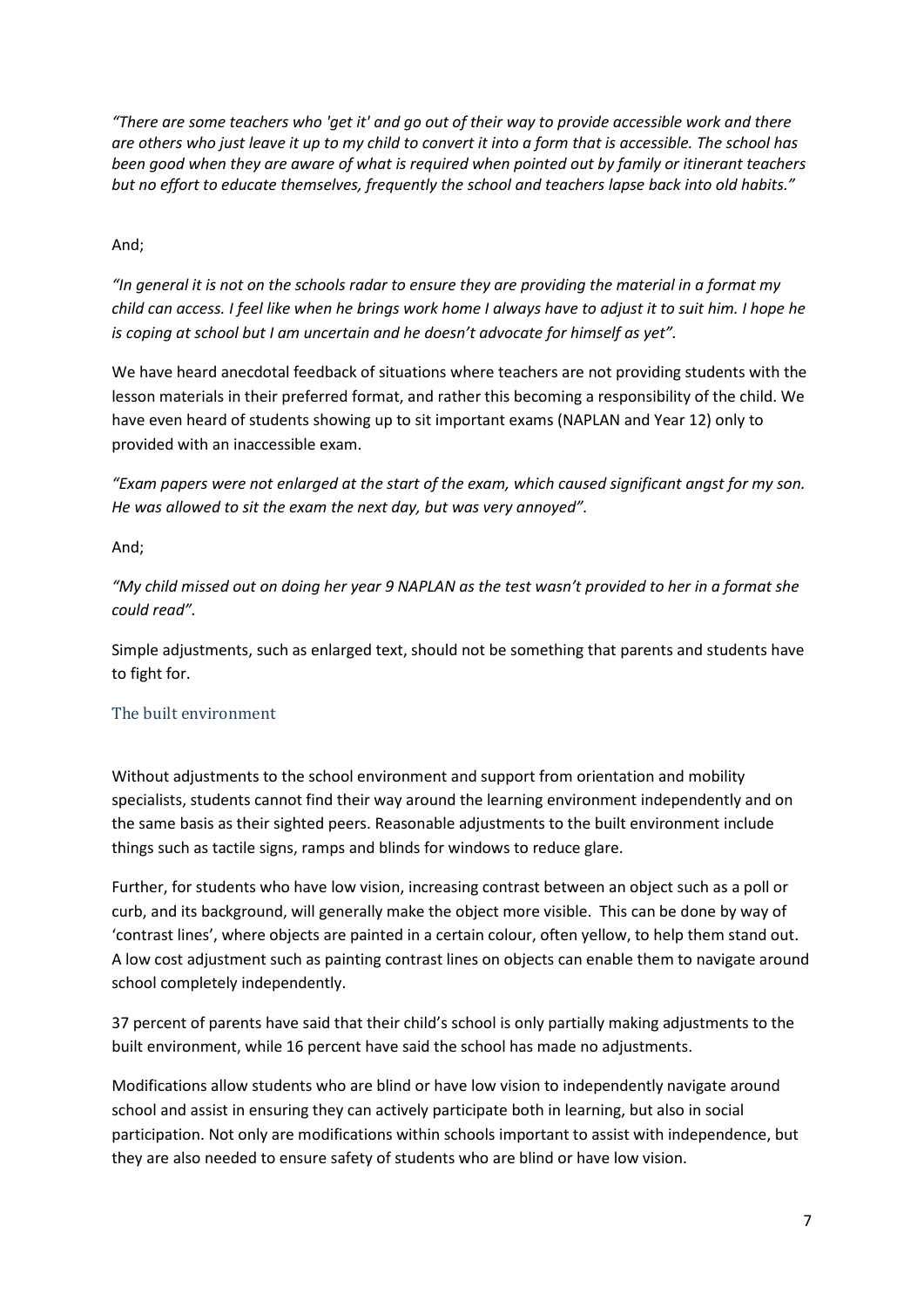*"The stairs at my child's school do not have tactile markers and there is several drop-offs without barricades…after 2 years of requests to install tactile markers and railings, nothing has been done"* 

Simple modifications such as installing blinds to reduce glare can dramatically improve the ability of a child who is blind or has low vision to participate in classes. However we have heard from one family that even something as simple as this, has not been done by the school, with the family having to escalate a complaint to the Department of Education to get the blinds installed.

Often, modifications to the built environment are relatively simple and low cost, however have a huge impact for a child who is blind or has low vision.

#### Case example:

*Tom\* is a primary school student with low vision. When Tom was first enrolled in school, an environmental assessment was conducted of the school grounds to determine what adjustments might need to be made for him. From the assessment it was found that curbs, steps other uneven areas of the school grounds and poles that were not painted in contrasting colours, would limit Tom's ability to independently navigate the school grounds and pose various safety issues. To address this, the school painted these areas in a contrasting colour (in this case yellow) so that Tom could more easily identify them. This relatively simple and low cost adjustment, has significantly improved Tom's school experience, allowing him to be able to confidently navigate around the school grounds independently.* 

Tom's example highlights how simple yet effective some adjustments to the built environment can be. Conversely, we have heard from parents that their child's school has bluntly refused to make adjustments, such as painting contrast lines.

*"The school refused to paint contrast lines. I was consulted regarding adjustments that were required for my daughter, however after a year of repeated requests, nothing has happened".* 

Rather than make adjustments to the environment we have heard reports of schools not allowing a student who is blind or has low vision into the playground at recess and lunchtimes, as they do not believe it is a safe environment.

*"My son isn't allowed to access the playground at lunchtime as the school have deemed it is not safe for him".* 

Restricting access to the playground would have negative consequences for students, affecting their ability to develop meaningful friendships and leading to feelings of isolation. Undoubtedly, this would have a negative flow on effect to the child's ability to learn.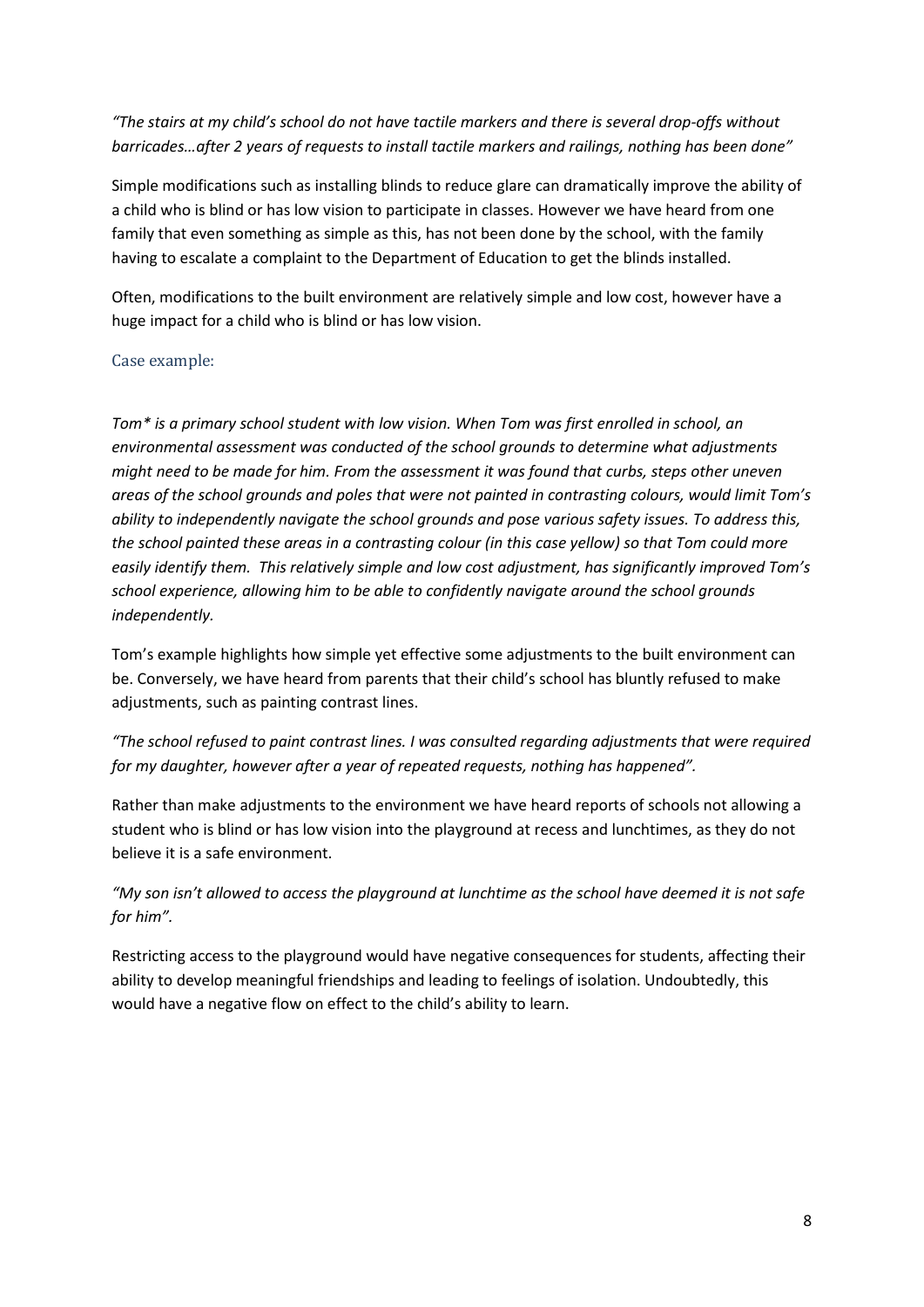Supporting students: Have you or your child been appropriately supported during your / their education? This includes being able to access supports, including specialist resources.

Support for students who are blind or have low vision greatly depends on the attitudes of the school they are at, and the educators themselves. Receiving adequate supports often only comes with a great deal of advocacy by the parents:

*"My son has been supported but I would not say appropriately. It does require a lot of follow up and enquiries and appointments to convey the difficulties, your willingness to help in any way and find out what services and help they are willing to do."* 

## Assistive/adaptive technology

Access to various assistive and adaptive technologies is vital in ensuring students who are blind or have low vision can access and participate in education on the same basis as other students. This equipment provides access to activities, processes and materials that would otherwise be inaccessible.

For example, screen reader software provides access to computer functionality via synthetic speech, refreshable braille displays, or enlarged onscreen text. Without a screen reader, a person who is blind or has low vision cannot access a computer or participate in any activities that require the use of a computer. Other examples include electronic magnifiers, braille note takers and refreshable braille displays.

Unfortunately, we know that many children are still not being provided with the adaptive technology they need, or are being provided with incorrect technology. This is often because students are not being assessed by staff with sufficient knowledge of the needs of students who are blind or have low vision, or what technology is available for them. 35 percent of respondents reported that their child has not been provided with the technology or other equipment needed for them to be able to properly participate in education. Parents are also reporting that they have to continually demonstrate their child's need for equipment:

## *"We are having to fight for equipment that is necessary and constantly having to prove why it is needed"*

There is also the issue of students being provided with assistive or adaptive technologies, however not being provided with the training to actually utilise the technology effectively. 41 percent of respondents said that while their child had been provided with technology or other equipment to access education materials, they had not been provided training on how to actually use the technology.

Further, we have heard from families and service providers that it is a common occurrence for children to be provided with assistive technology in primary school, only to be taken away from them when they move into high school. They then face the difficulty of going through the process of trying to re-access the technology that they need.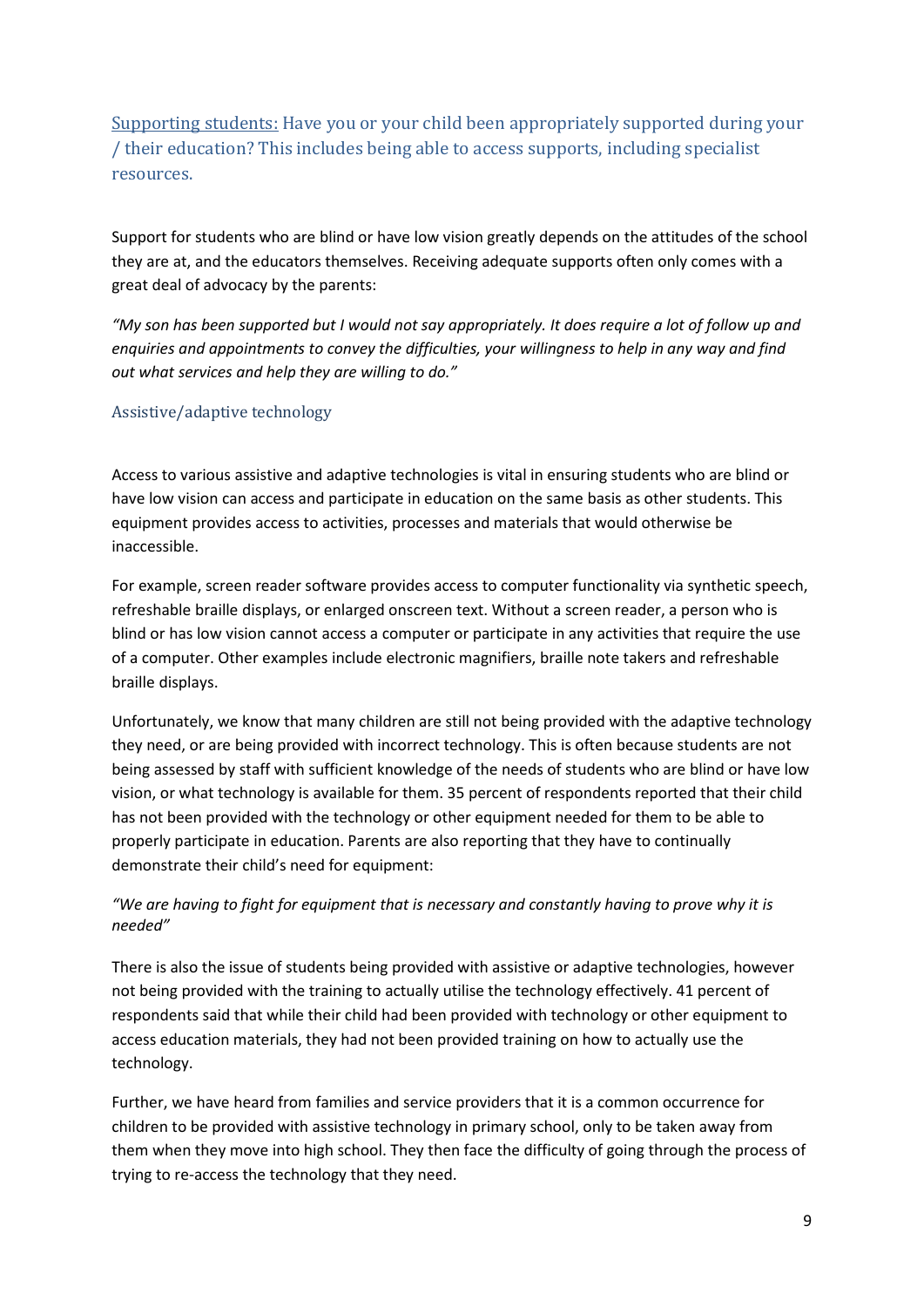#### Braille

Braille is key to literacy for people who are blind or have low vision. It is fundamentally important that braille skills training is incorporated into early intervention and primary school programs for all children who are blind or have low vision where they are unable to use print effectively. Braille training should also be offered to children whose vision is likely to further deteriorate in the future, as well as parents and family members, to help foster an understanding of how words are structured both at school and home.

Of concern, 27 percent of respondents reported that their child's school has not provided them the opportunity to learn braille.

*"The school has not yet agreed to assist with teaching my daughter braille. I have asked each year that she has been at high school".* 

Further, we know that there is a lack of qualified braille teachers for school students.

#### Case study:

*Harry is blind and was enrolled into prep at a local school with the intention of becoming a braille user. Unfortunately, Harry was assigned a visiting teacher who was not fluent in braille. Harry's parents complained to the school, and he was assigned a braille literate visiting teacher, who had been supporting a year three student learning to use braille. The year three student was then assigned a different visiting teacher, who was not braille literate. The year three student's family then had to advocate for him to be provided with a braille literate teacher.* 

#### Specialist staff/visiting teachers

Visiting teachers are vital for teaching concepts, skills and knowledge, referred to as Expanded Core Curriculum, which a student who is blind or has low vision is unlikely to acquire in the same manner as their sighted peers. There are other concepts, skills and knowledge that students who are sighted learn "incidentally", or "causally" in the classroom or playground, but which must be taught sequentially and systematically to students who are blind or have low vision. These include, but are not limited to: braille literacy, adaptive technology training, compensatory skills training, orientation and mobility, independent living skills, social skills and career counselling.

Given the specialised nature of these curriculum areas, qualified visiting support teachers are best placed to assist students who are blind or have low vision to learn on the same basis as other students. This includes braille literate visiting teachers.

*"My child cannot access most learning materials in appropriate formats in any of her classes. She can only access appropriate learning materials when she is with her vision support teacher".*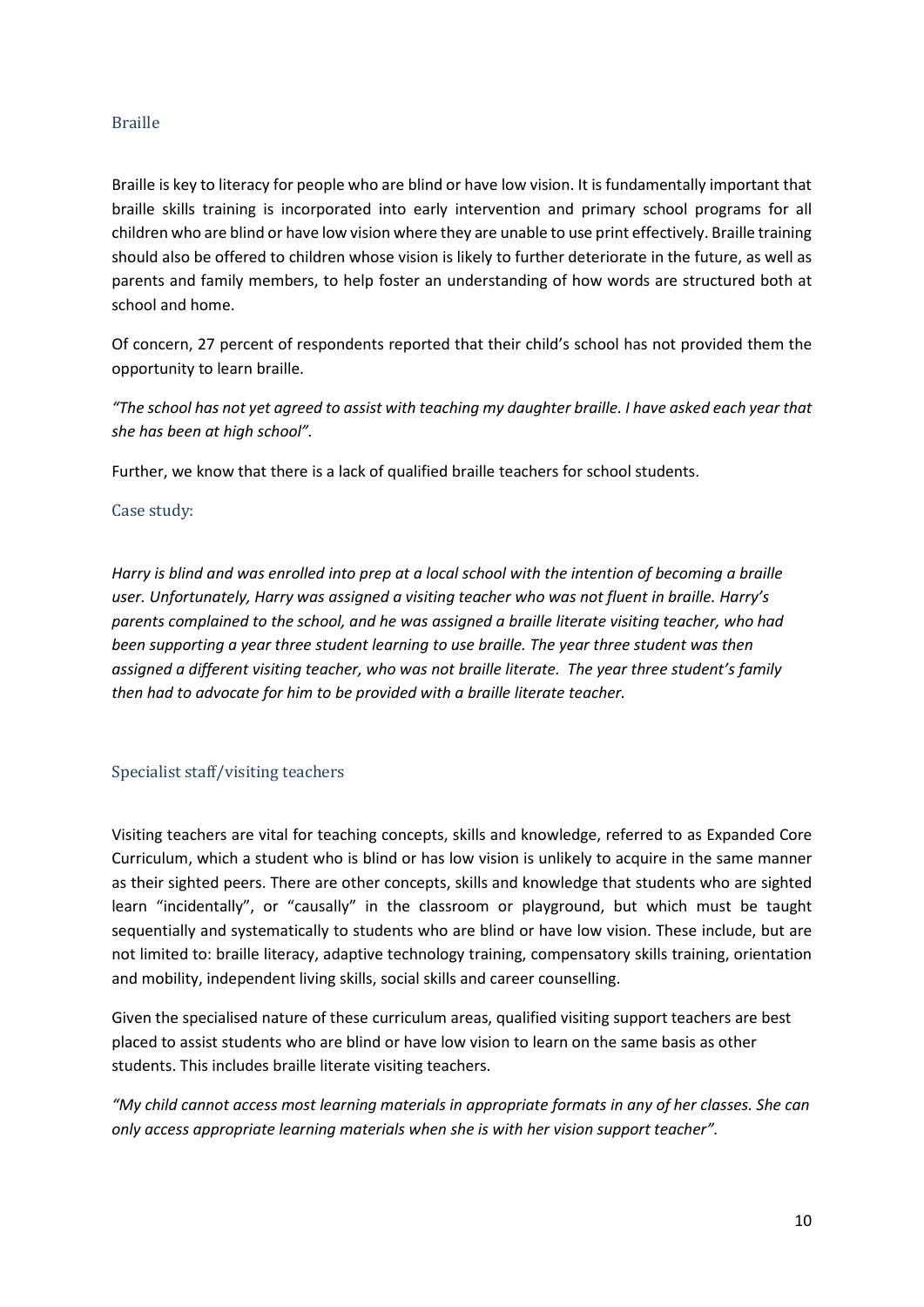While 73 percent of respondents said that their child has had some interaction with specialist staff, there appears to be little consistency or frequency of that support, with 60 percent reporting that there is in fact no consistency in the frequency of their child's interaction with specialist staff. There also appears to be significant delays in submitting applications for assistance from specialist staff and actually receiving it:

### *"He has just received an itinerate support person for 2 hours a week. The application was submitted late last year and was confirmed at the start of Term 3 this year".*

We have further heard feedback from Vision Australia service providers, who provide services to children in schools, that it is often a lengthy process to even be able to begin providing services to a child within a school.

## Independent living skills/specific careers counselling

Independent living skills, or functional skills, allow people their independence and ability to take part in all aspects of life and, from socialisation to self-care and personal needs. These include things such as cooking, money management and organisational skills specific to someone who is blind or has low vision. For students who are blind or have low vision it is imperative they are supported in learning these skills from a young age to empower them to be independent adults, and live the life they choose.

## *"This is something I really wish schools would acknowledge as an important requirement for students who are blind or have low vision"*

84 percent of survey respondents indicated that they or their child is not being supported to learn independent living skills. While we understand some schools may simply not have the resources to support this, there is an opportunity for organisations like Vision Australia, and our service providers to work closely with schools to ensure students who are blind or have low vision are not missing out.

A related concern is that school students who are blind or have low vision are not being provided with effective careers advice by counsellors who have disability-specific knowledge of education options and employment outcomes. Without exception, the 21 respondents to our survey who are high school students or parents of high school students said that they had not received any careers advice that took blindness or low vision into account. We are aware that some state education systems have developed initiatives to provide disability-specific careers advice, but based on the results of our survey we are compelled to conclude that in practice they are not reaching students and parents who need them most.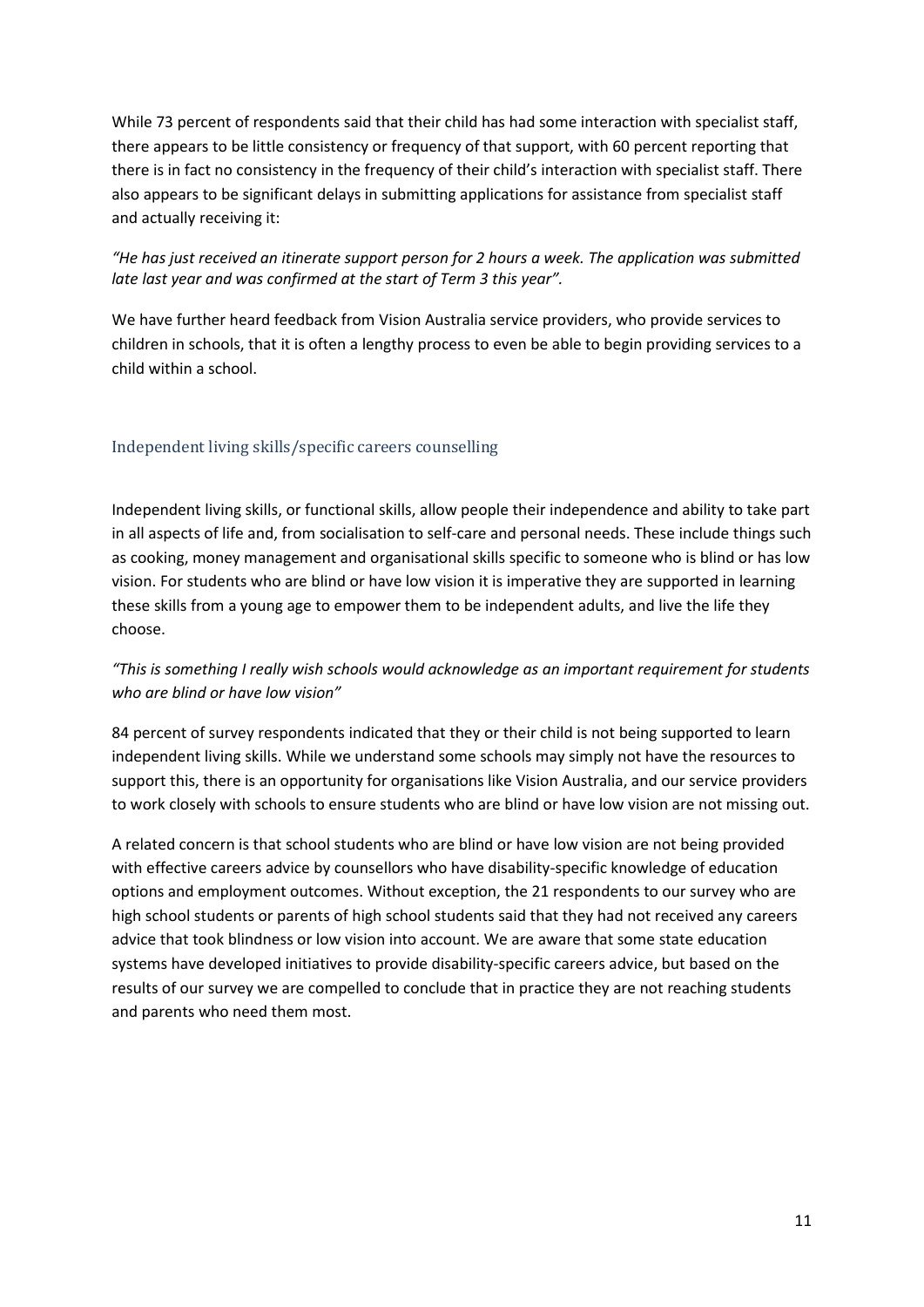Harassment or victimisation: If you or your child experienced harassment or victimisation in an education setting, what happened? What steps did your / their education provider take to address this?

Discrimination, harassment and victimisation is unfortunately still a common occurrence for many students who are blind or have low vision. Half of the respondents to our survey reported that their child had experienced discrimination, harassment or victimisation of some kind in an education setting.

*"The principal of the school repeatedly discriminated against my child, including advising teachers not to follow professional recommendations that had been put in place to assist my child."* 

We unfortunately know that students are often actively excluded, or discouraged from participating in certain subjects on the basis that they are blind or have low vision, constituting direct discrimination:

*"My daughter was told by the school that as she had lost most of her sight she could no longer continue with her art and advanced English classes. Staff need to be educated that a person's vision is not a basis by which to refuse them education".* 

There is a trend with students being discouraged from participating in certain subject areas. Our survey asked parents and students to advise on which subjects they were only sometimes being included in:

- **English** 16 percent only sometimes included
- **School excursions** 16 percent only sometimes included
- **Physical education** 26 percent only sometimes included
- **Information technology** 17 percent only sometimes included
- **Science** 22 percent only sometimes included

We heard the following from a high school student regarding his principles attitude towards inclusion:

*"I think my principal was aware of such laws being in place to the point where they didn't actively attempt to exclude me from certain activities, although they discouraged me from being involved".* 

The above quote and statistics reinforce a strong impression that we have formed over the past decade by talking with parents, students and educators that school students who are blind or have low vision are discouraged from studying STEM (Science, Technology, Engineering, Mathematics) subjects. This discouragement can begin in primary school, but is especially insidious in the later years of high school. For example, we know of very few students who are blind or have low vision who study STEM subjects (particularly Science and Mathematics) in the final two years of school, and even fewer who study them at tertiary level.

The Australian Government has such a strongly declared focus on STEM subjects as the cornerstone of tertiary education and subsequent employment. We believe that students who are blind or have low vision will experience increasing disadvantage and exclusion from post-secondary education and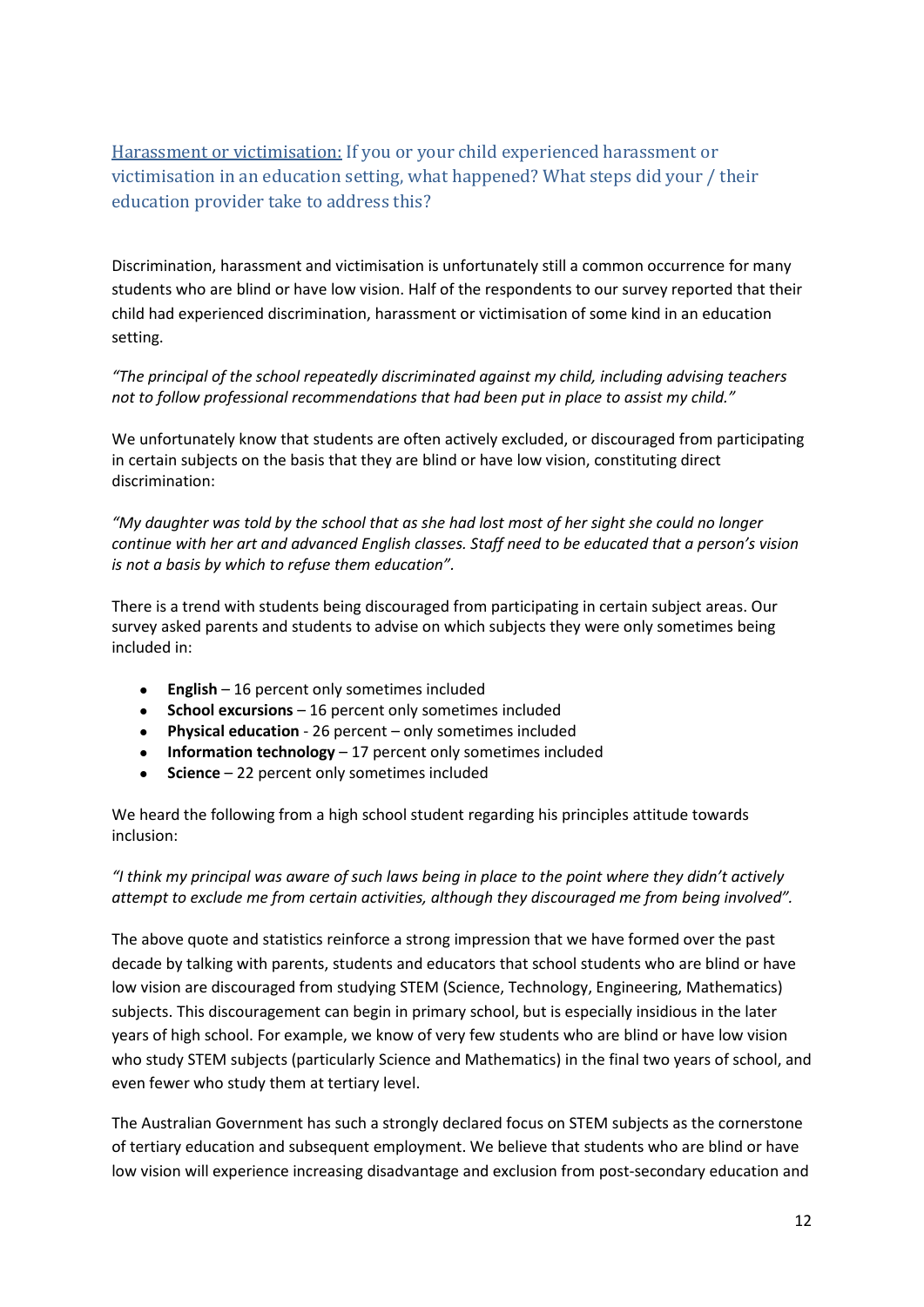the labour market by a systemic failure to provide them with equal access to STEM subjects at all levels in the education system. The Standards must take into account the growing importance of STEM subjects by specifically highlighting the need for students with a disability to have equal access to and full inclusion in these areas.

# Compliance: If you considered that an education provider was not meeting their obligations, how was it dealt with? Did you know how to make a complaint? What happened?

We know that many families and students often feel deterred from making complaints due to the negative connotations associated with doing so and the potential for discrimination or victimisation from their education provider if they go through with the complaints process. This is often of particular concern when a student remains at a school while a formal complaint is being investigated.

*"I made a complaint to the school principle. She refused to respond and sent it to the State Education Department. It took the department 5 months to provide a response. A complaint was then lodged with the Anti-Discrimination Commission. Since making the complaint to the ADC both myself and my son have been victimised for making the complaint. The investigation is still ongoing after almost 2 years".* 

There is further barriers to the complaints process by way of the costs associated. If a resolution is not reached at conciliation, students who are blind or have low vision and their families may not have the time or resources needed to progress a complaint to the Federal Court.

What is clear from the survey results, and through anecdotal evidence we have heard, is reluctance amongst families to make complaints when an education provider is not meeting their obligations. Almost 70 percent of respondents said they have wanted to lodge a complaint about something that has occurred within the education setting, however have not gone through with it.

Further, for the parents who have made complaints, the process and outcomes appear to be less than ideal. The following quotes are from parents regarding their experience making a complaint:

*"The process was very challenging. It took a lot of things to make improvements".* 

*"It was very frustrating. Everyone I spoke to acted like they cared but there was never any follow through"* 

*"It was a drawn out process that took months to get a response. The safety issues are still not resolved"* 

*"It's the same old excuses, same old results. Things may change for a brief period of time and then quickly revert back"* 

*"It was made very hard with lots of paper work to complete. I understand why people give up"*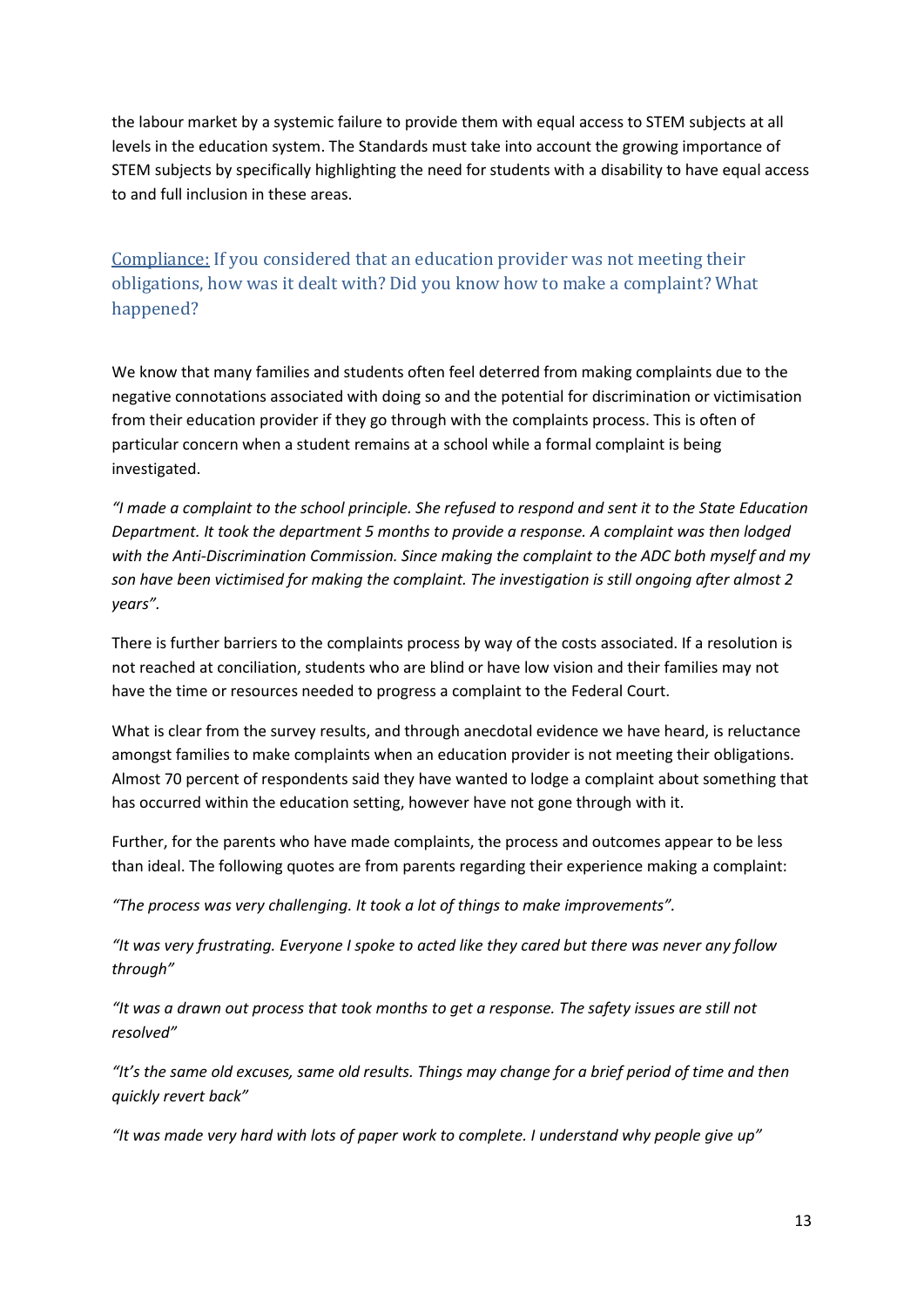This is concerning as it highlights that when educators are not meeting their obligations under the Standards, they are not held accountable. Timely resolutions, and in many cases resolutions at all, are simply not being achieved. Further, the reluctance of parents to make complaints, takes the pressure of schools and educators to adhere to the requirements of the Standards.

Transition: Tell us about your or your child's experience in accessing education opportunities and being supported as they transitioned from one education sector to another e.g. from school to further education.

Transition into schooling for the first time, and other key transitions throughout the schooling journey, such as between primary and high school or between schools, is challenging for all children however presents even greater challenges for children who are blind or have low vision. We know there is a great deal of anxiety and stress experienced by both students who are blind or have low vision, and their families, when transitioning into school or between schooling levels. However, it does not have to be this way.

Students who are blind or have low vision require specialised supports when transitioning into a school environment for the first time, between schooling levels and between schools. When entering primary school or transitioning into secondary school, a multidisciplinary approach is essential to adequately integrate a child into the school environment. This includes supports from occupational therapists, orientation and mobility support, physiotherapists and speech pathologists.

We have heard anecdotal evidence from both parents and service providers, that there is limited and inconsistent supports provided to children who are blind or have low vision, both transitioning from early learning into school, and through different levels of schooling. Many families and students also face issues around schools not sharing information with each other and it falling to the family to ensure the new school receives all the information needed.

*"The primary school passed on the information but there was no follow up from the high school to let me know if they needed more information or work together to support my child."* 

It is not only transition between primary and high school, or between different schools where issues with transition arise, but also within the same school when children move from one grade to the next.

*"I have found this year difficult as the teacher is not as on board as his last years teacher was. There didn't seem to be a passing on of information between them or the current teacher reviewing his file which has all his reports".* 

As has been mentioned already, parents are taking on the role of the advocate for their child, and this rings true during the transition process. Parents have to be the driving force for getting information from their child's primary school to high school, with little to no action from the schools themselves.

If a student is not supported from the outset, they will struggle to have a positive and inclusive schooling experience. A streamlined and coordinated transition process is essential to ensure a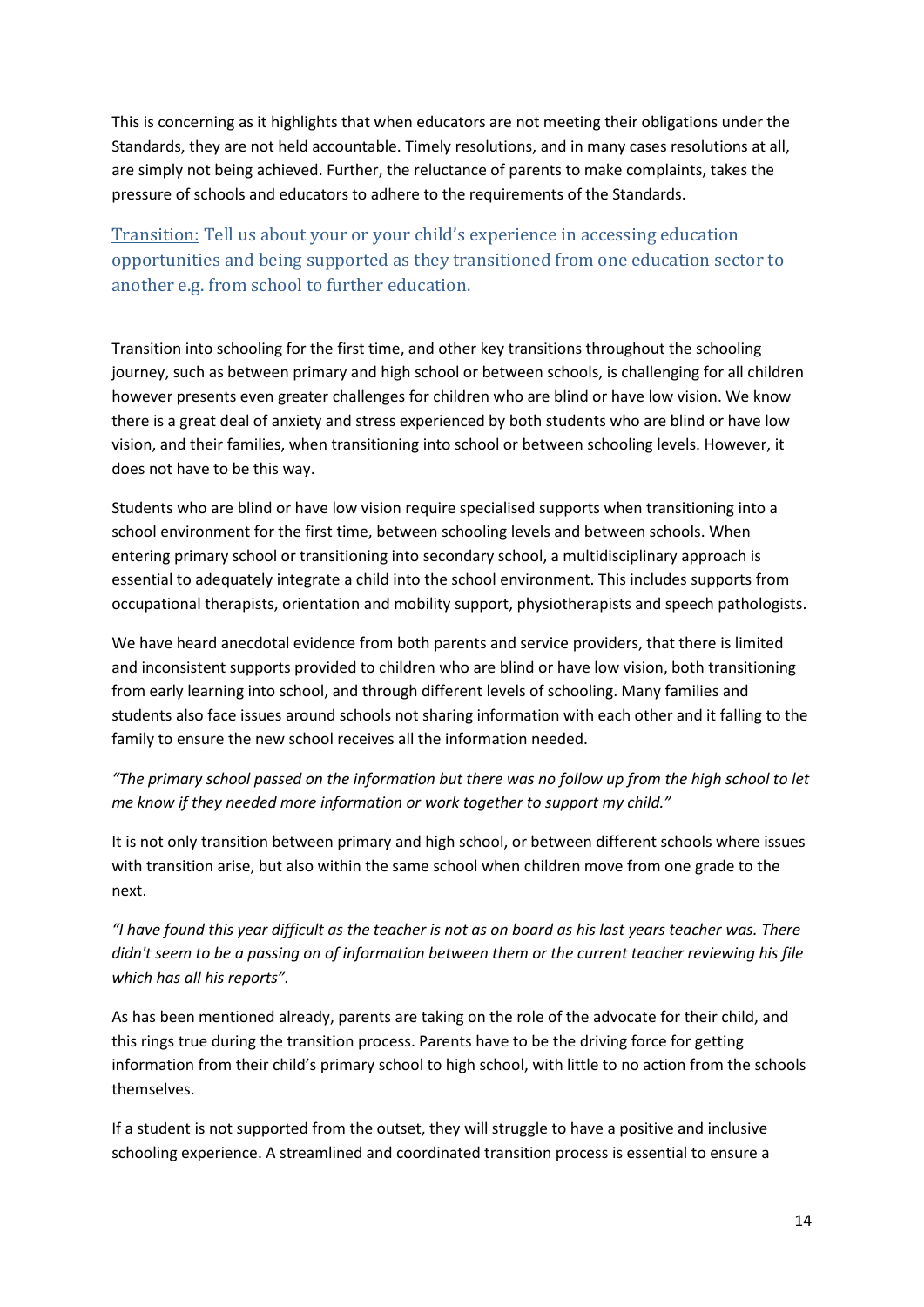student is set up for success, and is going to be able to be able to actively participate in learning, as well as the social aspects of schooling.

# COVID-19: Has COVID-19 impacted your or your child's experience in participating in education? Have your experiences ever been impacted by other major events, such as natural disasters?

The COVID-19 pandemic has presented never before faced challenges for all Australians. It has led to a unique set of challenges for people who are blind and have low vision, one of which is access to online learning in schools.

For students who are blind or have low vision, the rush to move to online learning at the beginning of the COVID-19 pandemic created many difficulties. Due to the ongoing restrictions in Victoria, and requirement for online learning, students are still experiencing many of these issues. With it being close to a full schooling year of learning from home in Victoria often without adequate supports, students who are blind or have low vision have been placed at significant disadvantage.

Accessibility for blind and low vision students to online learning was not uniform across education settings with it greatly depending on online learning platforms being utilised by the school, the skills of the student and the accessibility support that teachers and the specialist education support services provided. We have heard reports from parents who have said they have had to become accessibility experts during COVID.

Our survey results indicated that 70 percent of students who are blind or have low vision have had their participation in learning negatively affected due to COVID-19. We have heard anecdotal feedback from parents of blind or low vision students in Victoria that while they were provided with supports in the first lockdown, much less has been provided in the second lockdown.

From the parent of a NSW primary school student:

*"The school packs sent home weren't adjusted for his learning style. They made no contact with seeing how he was, how he was coping or ways they could help or improve. It relied on me teaching and I haven't a teaching background plus I was also working at the same time."* 

While we understand that COVID-19 and the challenges it has presented are unique, it has highlighted the issue of lack of thought and planning around schooling for children with disability and what their needs may be.

## Best practice

Vision Australia believes that the Standards will only work when there is a multidisciplinary and collaborative approach between parents, schools, educators and education departments, unfortunately we know this is not occurring broadly. We have seen examples of the Standards working well and obligations being met in situations where service providers, teachers and parents work effectively together to understand the needs of a child, and implement relevant strategies to ensure those needs are met. Further, there needs to be greater focus on increasing awareness of the standards, especially among educators, and how to practically implement them.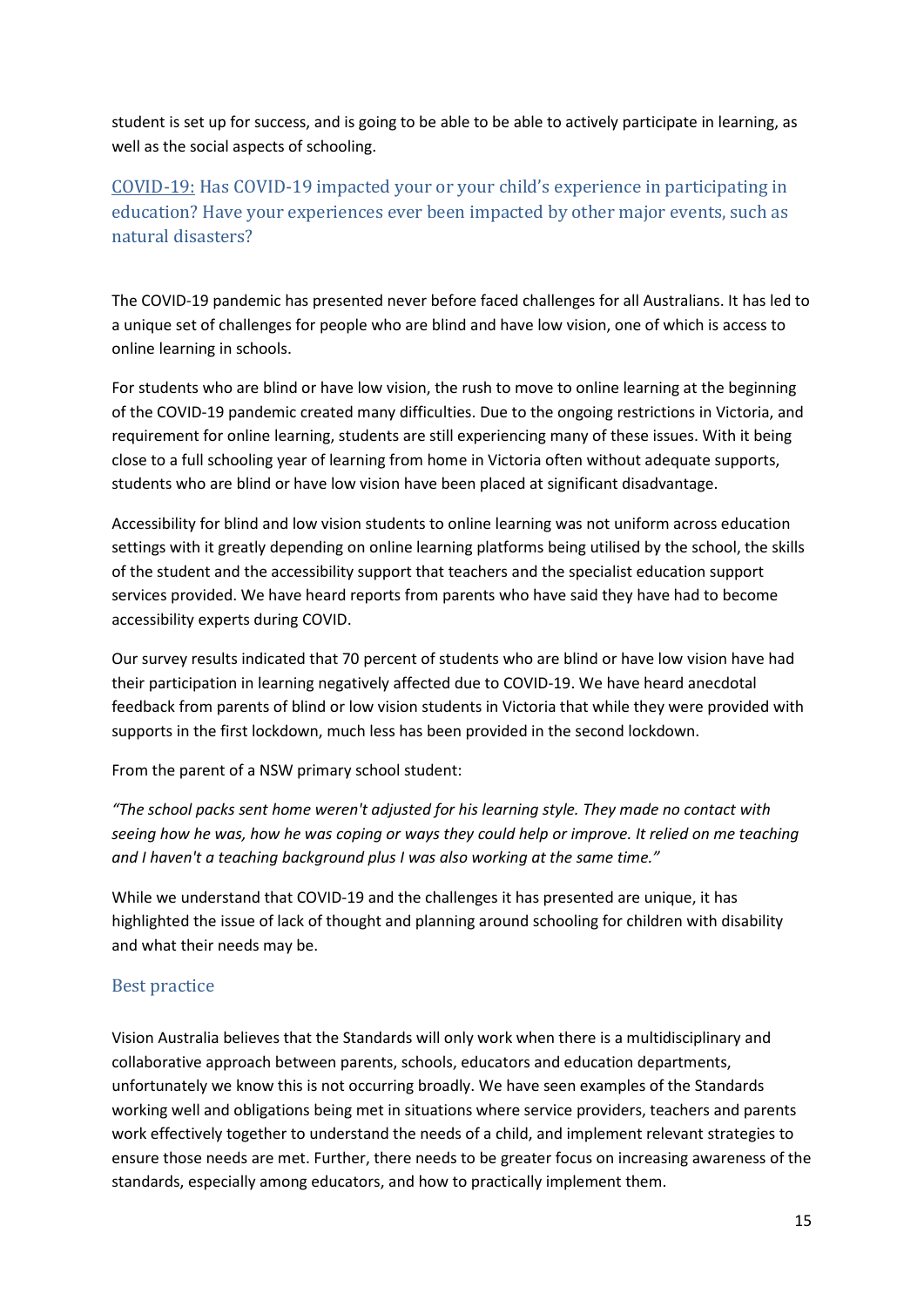#### Case Example - New Brunswick, Canada

Policy 322 in New Brunswick, Canada can be looked to as an example of best practice. In 2013, New Brunswick Policy 322 on inclusive education was introduced. Policy 322 was put in place to ensure that provincial schools are inclusive. The policy outlines a clear set of requirements that each education authority – Department, schools and school principals must comply with.

The policy clearly identifies and provides clarity to schools around what is expected of them. A key feature of the policy was it was reinforced by a corresponding action plan to support its implementation, and adherence to it. Further the policy lays out in clear detail, what the standards for inclusion are and what requirements educators must fulfil to ensure students with a disability can fully participate in a common learning environment.

The policy also focuses on attitude change around inclusivity. It seeks to ensure that all public schools in New Brunswick recognise that inclusive education is the foundation for ensuring an inclusive society.

#### **Conclusion**

The Standards are designed and in place to promote the rights of students with disability and ensure they have access to a full and equitable education. However, it is clear that currently, they are not fulfilling this purpose. There is minimal awareness of them amongst parents and well as educators and educational institutions, and further, they lack clarity. There are wide spread deficiencies in the supports and adjustments being made for students with disabilities in education settings, with the onus of advocating for a fair education falling to parents and students themselves.

Vision Australia believe that there needs to be a strong focus on raising awareness of the Standards, as well as ensuring they provide clarity around the obligations and requirements of educators and educational institutions.

As we mentioned at the beginning of this submission, to foster any sort of meaningful outcomes around inclusive education for students with disability, we need fundamental change, around attitudes, awareness and inclusion to ensure that students with disability are empowered to achieve their goals and live the life they choose.